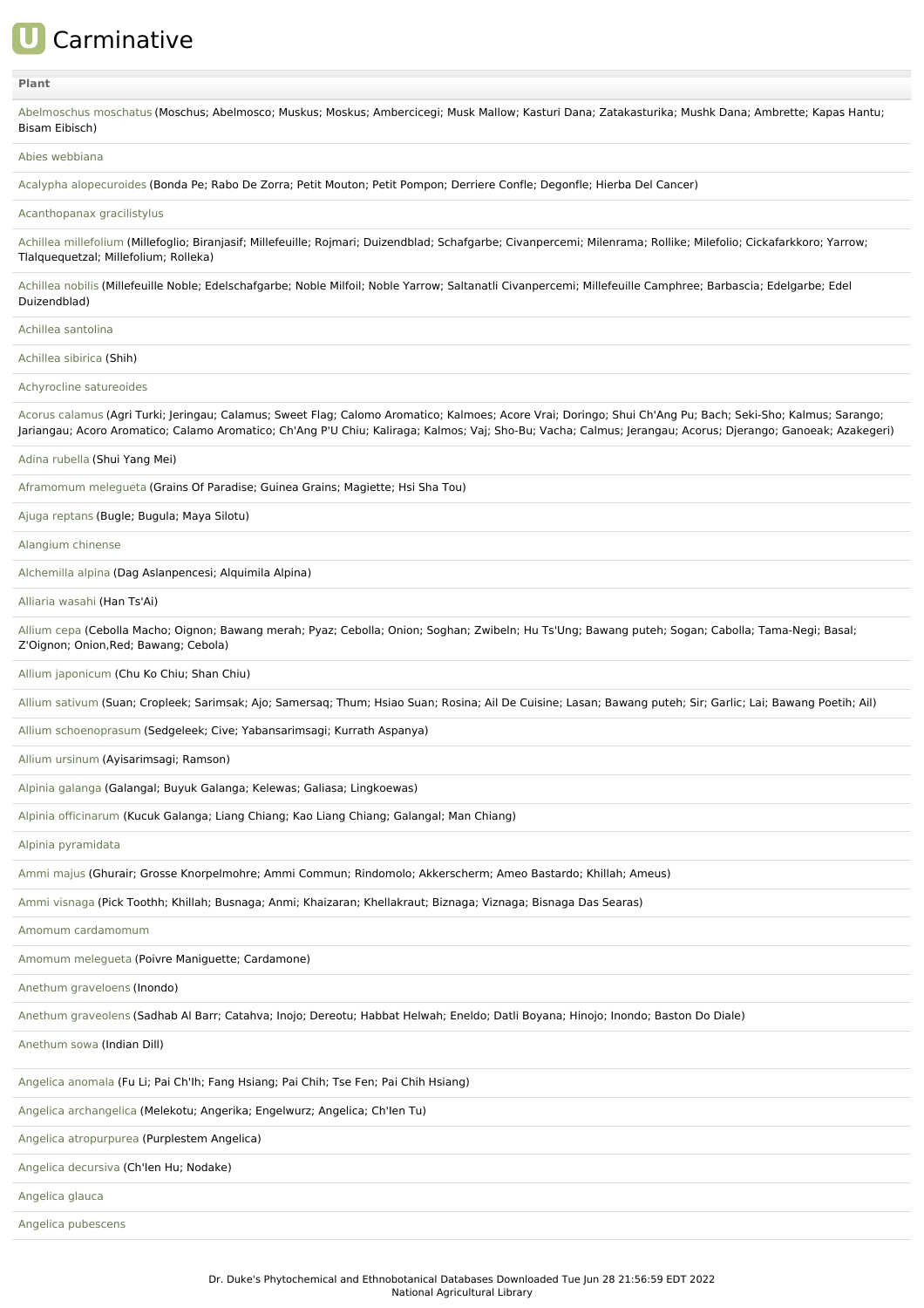Angelica [sylvestris](file:///phytochem/ethnoPlants/show/282) (Angelika; Angelique De Bois)

Angelica [tenuisima](file:///phytochem/ethnoPlants/show/4607)

[Angiopteris](file:///phytochem/ethnoPlants/show/1131) fokiensis

[Anisomeles](file:///phytochem/ethnoPlants/show/2920) indica (Iler-ileran; Bandotan)

[Anthemis](file:///phytochem/ethnoPlants/show/1387) cotula (Dog Fennel; Hunds Kamille; Wild Chamomile; Camomille Puante; Cotula Fetida; Cotula Foetida; Stinking Chamomile; Amarusca; Macela Fetida; Stinkende Kamille; Manzanilla Hedionda)

[Anthemis](file:///phytochem/ethnoPlants/show/1590) nobilis (Chamomile; Babunj; Camomile; Rumi Papatya; Babunah; Maythe; Alman Papatyasi)

Anthemis [wiedemanniana](file:///phytochem/ethnoPlants/show/4608)

[Anthriscus](file:///phytochem/ethnoPlants/show/2431) cerefolium (Khalai I Khalil; Yabani Maydanoz; Cierfouye; Perifollo; Cerefolium)

[Anthriscus](file:///phytochem/ethnoPlants/show/6880) silvestris (Yabani Frenk Maydanozu)

Apium [graveolens](file:///phytochem/ethnoPlants/show/1222) (Krafus; Ch'In; Celeri Des Jardins; Apio; Celeri Marron; Kereviz; Ch'In Ts'Ai; Apit Bord; Han Ch'In; Celery; Wood Marche; Celeri; Rabano; Karawez)

Aquilaria [agallocha](file:///phytochem/ethnoPlants/show/18) (Ma T'I Hsiang; Aguru; Lignum Aloes; Ch'Ing Kuei Hsiang; Chen Xiang; Ch'En Hsiang; Chan Hsiang; Huang Shu Hsiang; Chi Ku Hsiang)

Aralia [chinensis](file:///phytochem/ethnoPlants/show/567)

Aralia [cordata](file:///phytochem/ethnoPlants/show/7305) (T'U Tang Kuei; Udo)

Aralia [racemosa](file:///phytochem/ethnoPlants/show/419) (Yabani Saparna)

[Arctium](file:///phytochem/ethnoPlants/show/284) lappa (Arqityon; Bardana; Waisar; Burdock; Shu Nien; Wu Shih; Dulavratotu; Kewe; Burdock Blood; Niu P'Ang Tzu; Ta Li Tzu; Kuang Mu Hsiang; Lampazo Mayor; Niu Ts'Ai; Gobo)

Areca [catechu](file:///phytochem/ethnoPlants/show/856) (Ping Lang; Pinang; Fufal Agaci; Bing Lang; Bluk; Chohang; Ta Fu Tzu; Wohan; Batang majang; Jambe; Kramuka; Poea)

Arisaema [triphyllum](file:///phytochem/ethnoPlants/show/570) (Aronknolle; Indian Turnip; Arum; Indian Onion)

[Aristolochia](file:///phytochem/ethnoPlants/show/20) debilis

[Aristolochia](file:///phytochem/ethnoPlants/show/3500) indica

[Aristolochia](file:///phytochem/ethnoPlants/show/4610) mexicana (Aristoloquia)

[Aristolochia](file:///phytochem/ethnoPlants/show/1592) mollissima

[Aristolochia](file:///phytochem/ethnoPlants/show/4611) tagala (Akar ara bukit; Akar ketola hutan; Puyan)

[Armoracia](file:///phytochem/ethnoPlants/show/1593) rusticana (Bayirturpu; Horseradish)

Arracacia [atropurpurea](file:///phytochem/ethnoPlants/show/3696)

Artemisia [absinthum](file:///phytochem/ethnoPlants/show/1514) (Absinthe)

[Artemisia](file:///phytochem/ethnoPlants/show/287) annua (Ch'Ou Hao; Kuso-Ninzin; Ts'Ao Hao; Huang Hua Hao)

Artemisia [dracunculus](file:///phytochem/ethnoPlants/show/1872) (Tagantes; Tarhun)

Artemisia [mendozana](file:///phytochem/ethnoPlants/show/10038)

[Artemisia](file:///phytochem/ethnoPlants/show/5059) sp

Artemisia [stelleriana](file:///phytochem/ethnoPlants/show/4612) (Lu; Fan; Pai Hao)

Artemisia [tridentata](file:///phytochem/ethnoPlants/show/572)

[Artemisia](file:///phytochem/ethnoPlants/show/1390) vulgaris (Baru china; Armoise; Ai Fu; Chiu Ts'Ao; Sundamala; Artemisa; Suket ganjahan; Hiyam; Mugwort; Chih Ts'Ao; Miskotu; Genje jawa; Tzu Ai; Ai; Fleurs St Jean; Ch'I Ai; Arbre Aux Cent Gouts; I Ts'Ao)

[Asarum](file:///phytochem/ethnoPlants/show/4613) blumei

Asarum [canadense](file:///phytochem/ethnoPlants/show/22) (Wild Ginger; Kanada Azarumu)

[Asarum](file:///phytochem/ethnoPlants/show/574) sieboldi (Japon Azarumu; Hsi Hsin)

[Asclepias](file:///phytochem/ethnoPlants/show/2375) tuberosa (Knollige Schwalbenwurz; Asclepiade Tubereux; Pleurisyroot; Pleurisy Root; Knolzijdewortel; Knollige Seidenpflanze; Knollseidenwurzel; Tuberous Swallowwort; Yanagi-Towata)

[Astragalus](file:///phytochem/ethnoPlants/show/2936) hamosus (Devil'S Claws; Grainah)

[Atractylis](file:///phytochem/ethnoPlants/show/24) ovata (Ts'Ang Shu; Shu Chiu)

[Bambusa](file:///phytochem/ethnoPlants/show/1929) spinosa (Chih Chu)

[Baphia](file:///phytochem/ethnoPlants/show/2688) nitida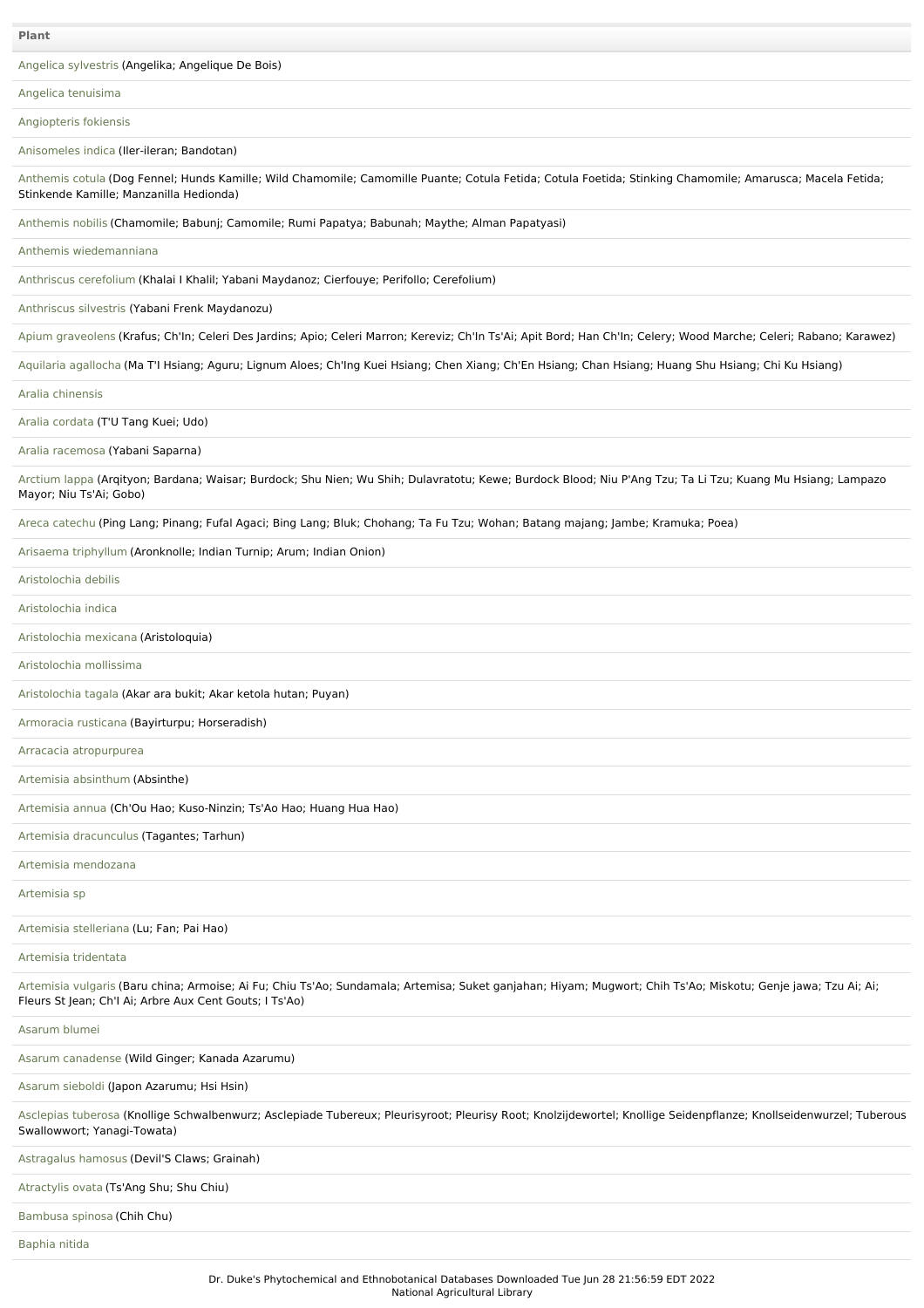| Plant                                                                                                                                                                       |
|-----------------------------------------------------------------------------------------------------------------------------------------------------------------------------|
| Barosma betulina (Diosma; Gotterstrauch; Buko; Bucco; Bukko; Diosme; Buchu)                                                                                                 |
| Barosma serratifolia                                                                                                                                                        |
| Belamcanda chinensis (Suliga; She Kan; Hi-Ogi; Semprit; Pokok kipas (fan plant))                                                                                            |
| Berberis lycium (Indian Lycium)                                                                                                                                             |
| Bidens pilosa (Ketul; Aceitilla; Jarongan; Yema De Huevo; Clavelito De Monte; Subang puteri batek; Romerillo; Saltillo; Pau-pau pasir; Z'Aiguille; Alfiler)                 |
| Boswellia carteri (Hsun Lu Hsiang; Kondor; Tu Lu Hsiang; Male Incense; Ju Hsiang; Incienso; Mo Le Hsiang; To Chia Lo Hsiang; T'len Tse Hsiang)                              |
| Boswellia sp (Olibano; Weihrauchbaum; Ju Hsiang; Olibanum; Wierookboom; Frankincense; Fustet; Hsun Lu Hsiang; Incienso; Strepuledium; Encens Male; Clavalier)               |
| Botryopleuron axillare                                                                                                                                                      |
| Brassica campestris (Abura-Na; Ma Chieh; Salgam; Chou)                                                                                                                      |
| Brassica nigra (Mustard; Kuro-Garasi; Mostaza Negra; Nware Mostaude; Qara Khardal; Siyah Hardal; Khardal Aswad; Ch'Ing Chieh)                                               |
| Bupleurum octoradiatum (Ch'Ai Hu; Tz'U Hu)                                                                                                                                  |
| Calamintha clinopodium                                                                                                                                                      |
| Calamintha officinalis (Yabani Oguoltu)                                                                                                                                     |
| Calamus margaritae                                                                                                                                                          |
| Calendula officinalis (China; To-Kinsen-Ka; Virreina; Qaraqus; Oqhuwan; Kamisha Bahar; Calendula; Maravilla; Atunjaq; Chin Chan Hua; Mercadela; Tibbi Nergis;<br>Aklelmulk) |
| Callicarpa arborea                                                                                                                                                          |
| Camellia sinensis (Hsueh Ch'A; Wu I Ch'A; An Hua Ch'A; Ch'A; Green Tea; P'U T'O Ch'A; Ming; Shui Sha Lien Ch'A; Tea; Cay; Lo Chieh Ch'A; P'U Erh Ch'A)                      |
| Campsis chinensis                                                                                                                                                           |
| Cananga odorata (Ylang-Ylang; Ilang-Ilang; Kananga; Cananga)                                                                                                                |
| Capsicum annuum (Aji Dulce; Chabai achong; Filfil; Piment Doux; La Chiao; Kirmizi Biber; Pimiento)                                                                          |
| Capsicum baccatum (Piment Zouezeau; Aji Montesino; Hint Biberi; Piment Zouezo; Cayenne)                                                                                     |
| Capsicum frutescens (Sili Biberi; Piment De Cayenne; Chile; Pepper, Red; Filfil Darah)                                                                                      |
| Caralluma aucheriana                                                                                                                                                        |
| Carpesium divaricatum                                                                                                                                                       |
| Carum bulbocastanum                                                                                                                                                         |
| Carum carvi (Krawyah; Alcaravea; Kexbenz; Hime-Uikyo; Caraway; Karamankimyonu)                                                                                              |
| Carum copticum (Ajowan; Oost-Indische Kummel)                                                                                                                               |
| Cassia occidentalis (Khiyar Shember; Pois Piante; Tlalhoaxin; Kasiah; Sinamekki; Menting; Shih Chueh Ming; Wang Chiang Nan; Kachang kota; Senting)                          |
| Cedrela chinense                                                                                                                                                            |
| Cedrela sinensis (Ch'Un)                                                                                                                                                    |
| Cedrus deodara                                                                                                                                                              |
| Chamaemelum nobile (Babunnag; Baghdad Hawingi; Gula Faq)                                                                                                                    |
| Chenopodium ambrosioides (Simon Contegras; L.; Apasote; Paico; Feuilles A Vers; Chenopode; Meksika Cayi; Herbe A Vers; Semen Contra; Semin Contra; Pazote)                  |
| Chenopodium multifidum                                                                                                                                                      |
| Chrysanthemum balsamita (Balsamite; Menthe Cog; Costum; Frauenblatt; Garten Rainfarn; Tuinbalsem; Alecost; Tanaceto; Costmary; Erba Costa)                                  |
| Chrysanthemum morifolium (Kan Chu Hua; Kiku)                                                                                                                                |
| Chrysanthemum parthenium (Matricaria; Amargosa; Varadika; Manzanilla)                                                                                                       |
| Cichorium endivia (Hindiba)                                                                                                                                                 |
| Cinnamomum burmannii (Javanese Cinnamon; Kayu Manis Jawa; Canela; Padang Cinnamon; Padang Zimt; Java Zimt)                                                                  |
| Cinnamomum camphora (Kafur; Camphora; Chang; Kusu-No-Ki)                                                                                                                    |
| Cinnamomum cassia (Malabathron; Kayu manis china; Cin Tarcini; Cassia; Cinnamon)                                                                                            |
| Cinnamomum iners (Kayu manis hutan (Wild cinnamo; Teja lawang (Clove cinnamon); Teja badak (Tapir cinnamon); Medang kemangi)                                                |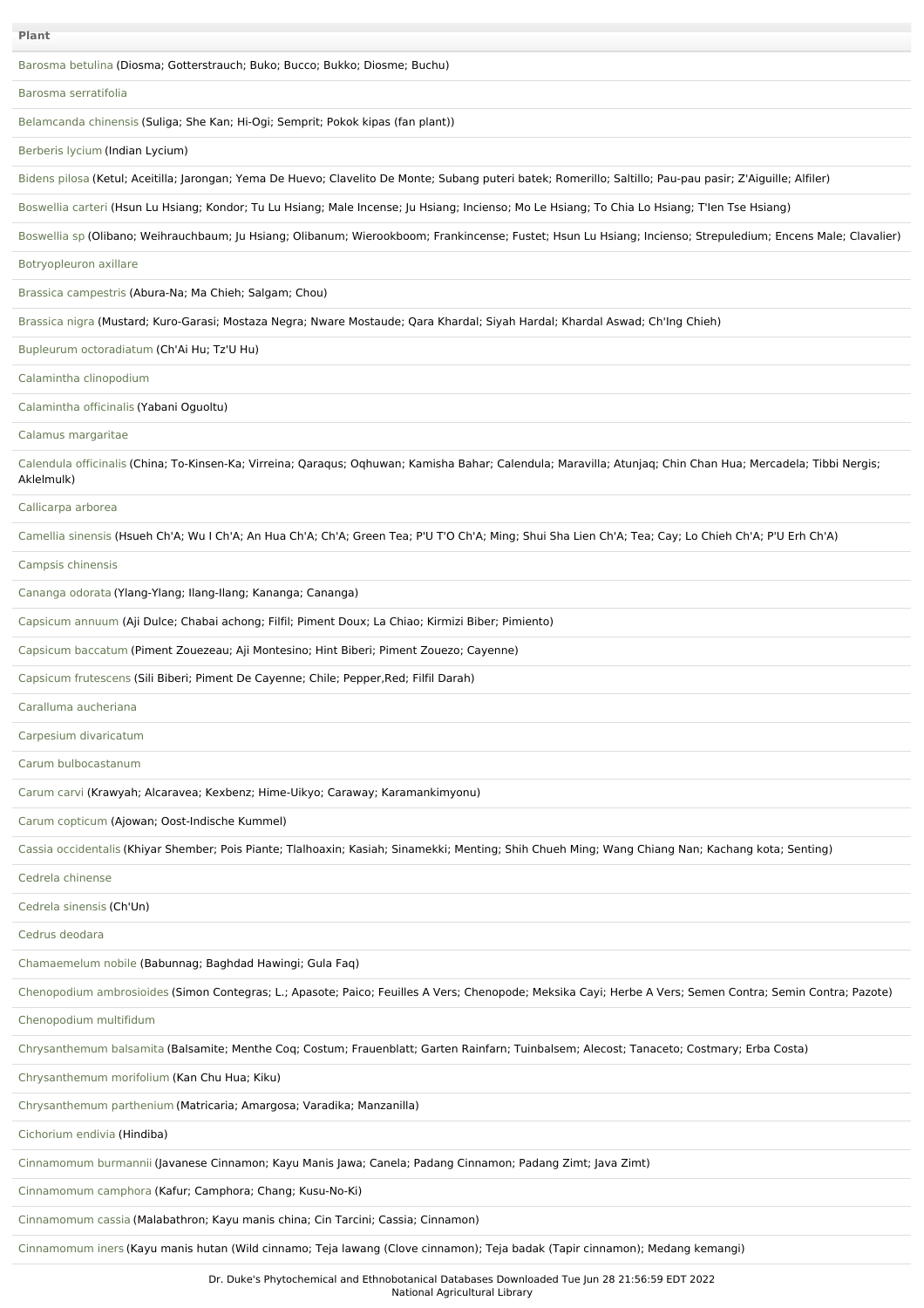| <b>Plant</b>                                                                                                                                                                                                      |
|-------------------------------------------------------------------------------------------------------------------------------------------------------------------------------------------------------------------|
| Cinnamomum loureirii (Saigon Zimt; Saigon Kaneel; Chin Kio Kiu; Cinnamon; Saigon Cinnamon)                                                                                                                        |
| Cinnamomum tamala (Patra)                                                                                                                                                                                         |
| Cinnamomum verum (Tvach Bark; Malabathron; Cinnamon; Seylan Tarcini; Kayu manis)                                                                                                                                  |
| Cinnamomum zeylanicum                                                                                                                                                                                             |
| Cirsium sinense                                                                                                                                                                                                   |
| Citrus aurantiifolia (Agac Kavunu Agaci; Vijapura; Numi Basra; Ben Zuhair; Basra Limisi; Laimun; Lime)                                                                                                            |
| Citrus aurantium (Orange; Orange Sure; Naranja De Babor; Naranjo Amargo; Z'Orange Sure; Turunc; Bergamot; Hua Chu Hung; Coolie Orange; Chin Ch'lu; Kuang<br>Chu; Naranja Agria; Oranger; Ch'Eng)                  |
| Citrus grandis (Hind Limon Agaci; Pamplemousse; Chu Luan; Ch'Ou Ch'Eng; Hu Kan; Chadiquier; Yu; Chadeque; Pummelo; Toronja; T'lao)                                                                                |
| Citrus limon (Limon; Miski; Limonero; Lemon; Lemun Hamedh; Lemun Tresh)                                                                                                                                           |
| Citrus reticulata (Chu Sha Chu; Mandarine; Kan; Tran Bi)                                                                                                                                                          |
| Citrus sinensis (Naranja De China; Oranger Doux; Portakal; Orange; Z'Orange Douce; Naranjo Dulce)                                                                                                                 |
| Clematis chinensis                                                                                                                                                                                                |
| Clematis dioica (Cabellos De Angel; Barbas De Chivos; Liane Bon Garcon)                                                                                                                                           |
| Cleome pentaphylla (Pai Hua Ts'Ai; Spider Flower; Arkapushpi; Senfkapper; Yang Chio Ts'Ai)                                                                                                                        |
| Clerodendrum bungei                                                                                                                                                                                               |
| Clinopodium ascendens                                                                                                                                                                                             |
| Cnidium monnieri (Hui Ch'Uang; Tsao Chi; Ssu I; She Ch'Uang; Hsu; Ch'Iang Mi; She Mi; Ma Ch'Uang; Sheng Tu)                                                                                                       |
| Cocculus trilobus (Ao-Tuzura-Huzi)                                                                                                                                                                                |
| Colchicum luteum                                                                                                                                                                                                  |
| Coleus amboinicus (Hati-hati; Nilam; Membangun; Oreille; Bangun-bangun; Daun kuching)                                                                                                                             |
| Coleus aromaticus                                                                                                                                                                                                 |
| Colocasia esculenta (Yu T'Ou; Sato-Imo; Yu; Ocumo; T'U Chih)                                                                                                                                                      |
| Commiphora mukul (Chia Mu Yao; Guggulu)                                                                                                                                                                           |
| Commiphora opobalsamum (Mekke Balsam Agaci; Balsamum)                                                                                                                                                             |
| Coniogramme japonica                                                                                                                                                                                              |
| Conioselinum univittatum (Ma Hsien Hsiung Ch'lung; T'Ai Hsiung; Chiao Nao Hsiung; Fu Hsiung; Hsi Hsiung; Ching Hsiung; Hsiang Kuo; Ch'Uan Hsiung; Mi Wu)                                                          |
| Corchorus capsularis (Jut)                                                                                                                                                                                        |
| Coriandrum sativum (Katumber; Culantrico; Kisnis; Kuzbarah; Misima-Saiko; Penjilang; Kozahla; Cilantro; Ketumbar; Culantro; Dhanya; Yuan Sui; Cilantrico; Hsiang<br>Sui; Coriander; Coriandrum; Koendoro; Hu Sui) |
| Corydalis ambigua (Ezo-Engosaku; Yen Hu So; Hsuan Hu So)                                                                                                                                                          |
| Costus spicatus (Gengibre Cimarron)                                                                                                                                                                               |
| Crocus sativus (Sa Fa Ang; Saffron; Koema-koema; Azafran; Crocus; Po Fu Lan; Sa'Faran; Safran; Kumkum; Fan Hung Hua; Sahuran)                                                                                     |
| Croton origanifolius (Copahy)                                                                                                                                                                                     |
| Cucurbita sp                                                                                                                                                                                                      |
| Cuminum cyminum (Cummin; Comino; Jinten puteh; Kammun; Jintan puteh; Ajaji; Kimyon; Cumin)                                                                                                                        |
| Cunninghamia sinensis (Sha Mu; Shan)                                                                                                                                                                              |
| Cupressus arizonica                                                                                                                                                                                               |
| Curculigo orchioides (Poison Bulb)                                                                                                                                                                                |
| Curcuma amada                                                                                                                                                                                                     |
| Curcuma aromatica (Vanaharidra; Kyo-O(Haru-Ukon); Jangli Haldi; Wild Turmeric)                                                                                                                                    |
| Curcuma caesia                                                                                                                                                                                                    |
| Curcuma domestica (Turmeric; Safran Des Indes; Ukon; Olena; Haridra; Safran Du Pays; Safran De St Domingue; Safron Du Pays; Kurkuma Uzum; Yu Chin)                                                                |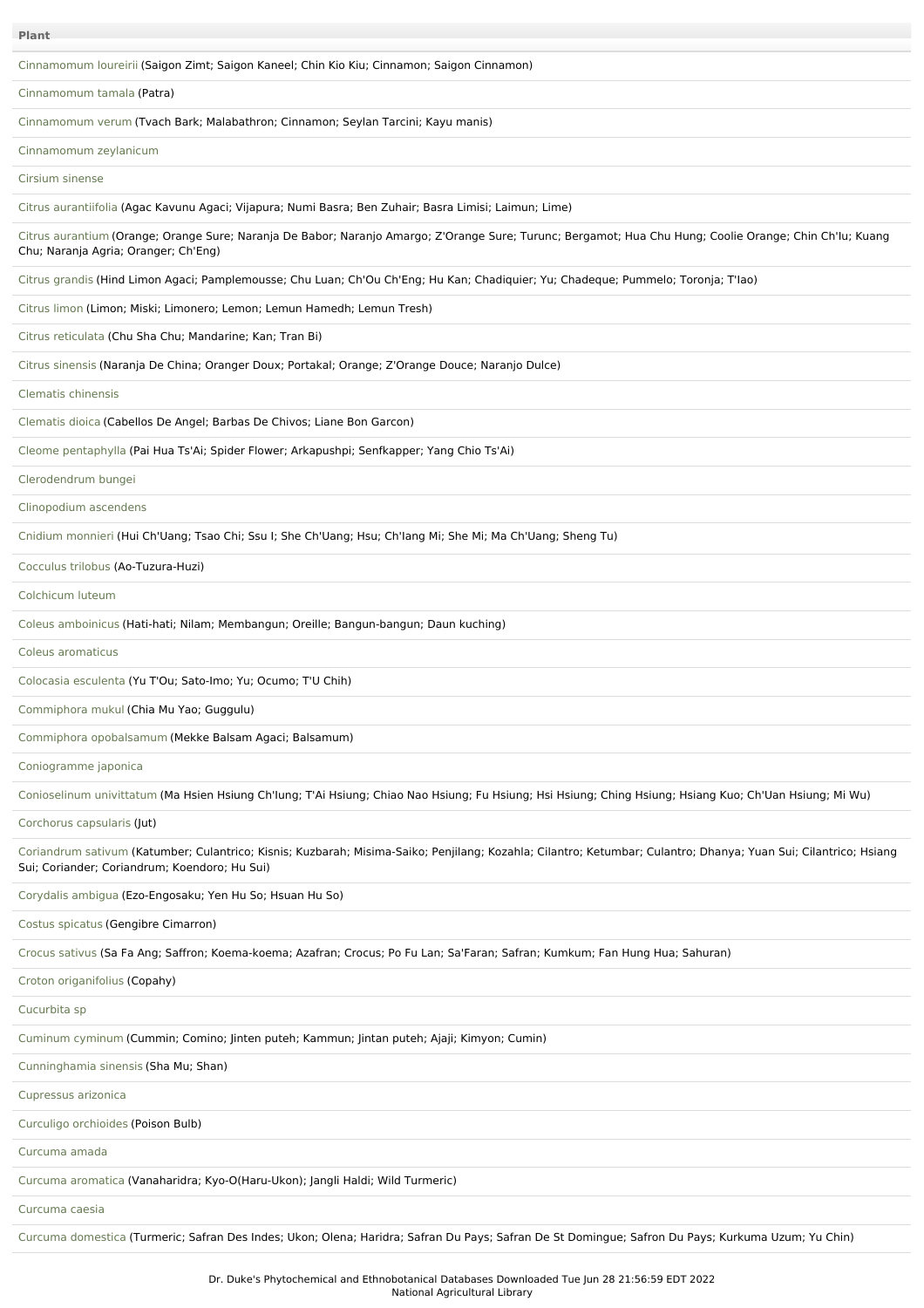| <b>Plant</b>                                                                                                                                                                             |
|------------------------------------------------------------------------------------------------------------------------------------------------------------------------------------------|
| Curcuma zedoaria (E Zhu; Temu kuning (Yellow temu); Zhu; Kunchur; Seduer; Temu puteh; Zurumbad)                                                                                          |
| Curcuma zeodoaria                                                                                                                                                                        |
| Cuscuta americana (Bejucito De Amor; Fideos; Fideitos; Amitie; Bejuco Amarillo; Cuscute D'Amerique; L'Amaitie)                                                                           |
| Cuscuta europaea (Cinsaci)                                                                                                                                                               |
| Cusparia trifoliata (Kusbaria)                                                                                                                                                           |
| Cycas circinalis (Fern Palm; Paku gajah (Giant fern); Pakis laut (Sea fern); Paku laut (Sea fern); Pakis dongol; Pakis aji; Pakis badak; Saba)                                           |
| Cyclea hypoglauca                                                                                                                                                                        |
| Cydonia oblonga (Mala Citonia; Haiwah; Ayva Agaci; Membrillo; Marumero; Sfarjal; Haiwa; Quince; Wen Po)                                                                                  |
| Cymbopetalum penduliflorum                                                                                                                                                               |
| Cymbopogon citratus (Limonotu; Salimbata; Limoncillo; Citronela; Sereh makan (Edible sereh); Citronelle; Sere; Eri makoe; Hoe moeke; Sere mangat bi; Serai;<br>Tapisa-pisa; Laoe wasiro) |
| Cymbopogon martini (Palmaroza)                                                                                                                                                           |
| Cymbopogon nardus (Seriwang; Hint Zumbulu; Citronnelle; Sereh wangi (Fragrant sereh))                                                                                                    |
| Cymbopogon schoenanthus (Mao Hsiang; Mao Ju Ma)                                                                                                                                          |
| Cynometra americana (Courbaril)                                                                                                                                                          |
| Cyperus obtusatus                                                                                                                                                                        |
| Cyperus rotundus (So Ken Chiu; Topalak; Mustaka; Mota; Souchet; Roekoet teki; Teki; Woeta; Hama-Suge; So Ts'Ao; Mutha; Boeai; Muskezamin; Musta; Hsiang Fu<br>Tzu; Hsiang Fu; Tage-tage) |
| Cyperus sesquiflorus                                                                                                                                                                     |
| Daphnidium cubeba (P'I Ling Ch'leh Tzu; Pi Ch'Eng Ch'leh)                                                                                                                                |
| Daucus carota (Carrot; Hung Lo Po; Carot; Djane Racene; Yarkuki; Zanahoria; Hu Lo Po; Hawuch; Gaizar; Mohrrube; Havuc; Carotte; Huang Lo Po; Jezar)                                      |
| Delonix elata                                                                                                                                                                            |
| Desmodium heterophyllum (Rumput sisek betok; Rumput sisek nagi; Peparu bindang; Ubat kayap; Rumput tilenga tikus)                                                                        |
| Desmodium tiliaefolium                                                                                                                                                                   |
| Dicliptera japonica                                                                                                                                                                      |
| Dioscorea tokoro (Oni-Dokoro)                                                                                                                                                            |
| Dioscorea villosa (Yabani Hindelmasi)                                                                                                                                                    |
| Diospyros melanoxylon                                                                                                                                                                    |
| Dipteryx odorata (Tonka)                                                                                                                                                                 |
| Dorema ammoniacum (Ammoniak; Cadirusagi; Zuh)                                                                                                                                            |
| Drimys winteri (Aktarcin; Winter'Sbark; Canelo)                                                                                                                                          |
| Drynaria fortunei                                                                                                                                                                        |
| Elatostemma umbellatum (Ch'lh Che Shih Che)                                                                                                                                              |
| Elettaria cardamomum (Tou K'Ou; Kakule; Ts'Ao Kuo; Pai Tou K'Ou; Krako; Cardamom)                                                                                                        |
| Elsholtzia cristata (Hsiang Ju)                                                                                                                                                          |
| Embelia ribes (Birang I Kabuli; Akar kaching sula; Akar asam kubang; Vidango Kernel; Karkannie; Vidanga; Baberang; False Black Pepper; Akar sulur kerang)                                |
| Epimedium sagittatum (Hozakino-Ikari-So; Yin Yang Huo; Hsien Ling P'I; Hozaki-No-Ikari-So)                                                                                               |
| Equisetum arvense (Kilkah Asb; At Quyroughi; Equiseto Menor; Wen Ching; Cola De Caballo; Horsetail; Sugina; Vara De Oro; Thanab Al Khail; Chieh Hsu Ts'Ao;<br>Prele; Atkuyrugu)          |
| Eryngium foetidum (Ketumbar jawa; Culantrico; Coulantre; Cilantro; Cilantro Sabanero; Culantro; Coulante; Chardon Etoile Puant; Panicaut Fetide)                                         |
| Erythroxylum coca (Koka; Cocaine)                                                                                                                                                        |
| Eugenia caryophyllata                                                                                                                                                                    |
| Euonymus alata                                                                                                                                                                           |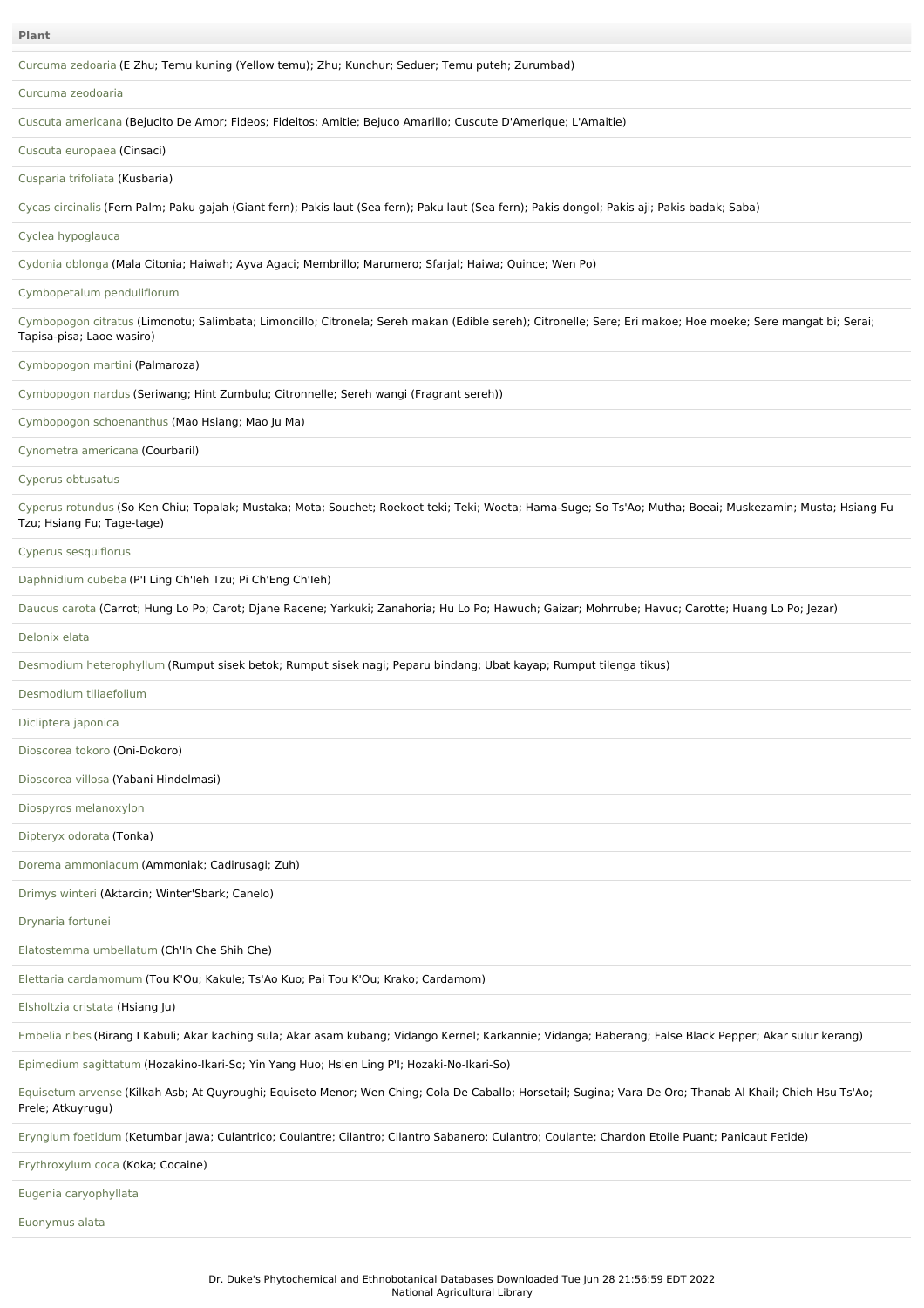#### **Plant**

[Euphorbia](file:///phytochem/ethnoPlants/show/649) hirta (Kukon-kukon; Gelang susu; Kelusan; Patikan; Ngonderamango; Asthma Herb; Pempe; Gendong anak; Milkweed; Ara tamah)

Evodia [rutaecarpa](file:///phytochem/ethnoPlants/show/53) (Goshu; Wu Chu Yu)

#### Evodia [ruticarpa](file:///phytochem/ethnoPlants/show/4628)

Fagopyrum [esculentum](file:///phytochem/ethnoPlants/show/4508) (Ch'Iao Mai; T'Ien Ch'Iao; Hua Ch'Iao; Qamh Al Baqar; Wu Mai)

Fagus [silvatica](file:///phytochem/ethnoPlants/show/4629) (Hayo)

[Feronia](file:///phytochem/ethnoPlants/show/1152) limonia (Kapittha)

Ferula [alliacea](file:///phytochem/ethnoPlants/show/2192)

Ferula [assa-foetida](file:///phytochem/ethnoPlants/show/2310) (Seytantersi; Silphion)

Ferula [galbaniflua](file:///phytochem/ethnoPlants/show/2312) (Galbanum)

Ferula [persica](file:///phytochem/ethnoPlants/show/2803)

[Ferula](file:///phytochem/ethnoPlants/show/4630) sp (A Wei; Yang Kuei)

Ficus [glomerata](file:///phytochem/ethnoPlants/show/1861) (Gular; Loh; Ara; Lowa)

[Foeniculum](file:///phytochem/ethnoPlants/show/55) vulgare (Hsiao Hui Hsiang; Hui Hsiang Chiu; Adas pedas; La Nuit; Shbint; Anis; Shamar; Raziyane; Ama-Uikyo; Karasu-Uikyo; Adas landi; L'Anis; Anis Vert; Tzu Mu Lo; Hinojo; Rezene; Comino; Kaneer Razbana; Fennel; Finocchio Forte; Adas londa; Tzu Mo; Uikyo; Shih Lo)

#### Franseria [artemisioides](file:///phytochem/ethnoPlants/show/4631)

Gardenia [gummifera](file:///phytochem/ethnoPlants/show/5700)

[Gastrodia](file:///phytochem/ethnoPlants/show/658) elata (T'Ien Ma; Onino-Yagara; Ch'Ih Chien; Huan T'Ung Tzu)

Gaultheria [fragrantissima](file:///phytochem/ethnoPlants/show/181)

Gaultheria [procumbens](file:///phytochem/ethnoPlants/show/2144) (Kanadacayi)

Gleditsia [chinensis](file:///phytochem/ethnoPlants/show/325) (Tzu T'Eng; Chao Tou T'Eng; Pei Wu Wei; Tsao Chia; T'Ien Ting; Wu Wei Tzu; Tsao Chio)

[Glycine](file:///phytochem/ethnoPlants/show/183) max (Tou Huang; Tou Fu; Shih Yu; Shu; Tou Yu; Jung Shu; Hei Tou; Soya Fasulyasi; Chiang; Soybean; Ta Tou; Shih Tou; Ta Tou Shih; Jen Shu; Ta Tou Huang Chuen; Huang Tou; Chiang Yu)

[Gnaphalium](file:///phytochem/ethnoPlants/show/5081) viscosum (Cautromile; Camomille Du Pays; Camomille; Artemisa Verde)

[Guaiacum](file:///phytochem/ethnoPlants/show/1280) officinale (Lignum Vitae; Bois Saint; Gaiac Officinel; Guayak Agaci; Gaiac; Gaiac Franc; Guaiacum)

[Gymnocladus](file:///phytochem/ethnoPlants/show/6436) chinensis (Fei Tsao Ho; Fei Tsao T'O; Fei Tsao Tzu; Fei Tsao Tou; Fei Tsao Chia)

[Gynandropsis](file:///phytochem/ethnoPlants/show/2146) pentaphylla (Pai Hua Ts'Ai; Pyasya; Yang Chio Ts'Ai)

Hedeoma [pulegioides](file:///phytochem/ethnoPlants/show/188) (Amerikaans Polekruid; Menthe Pouliot Americain; Amerikanische Poleiminze; American Pennyroyal; Pennyroyal)

[Hedychium](file:///phytochem/ethnoPlants/show/4632) coronarium (Gandasuli; Mandasoeli; Gondasoeli)

[Heracleum](file:///phytochem/ethnoPlants/show/2814) maximum

[Hymenodictyon](file:///phytochem/ethnoPlants/show/2112) excelsum

Hyptis [capitata](file:///phytochem/ethnoPlants/show/925) (Oregano; Margarita)

Hyptis [suaveolens](file:///phytochem/ethnoPlants/show/673) (Mastranto; Mamajuana; Selaseh hutan (Woodland basil); Melisse; Oregano; Basinan; Ajonjoli Cimarron; Malbar hutan; Sepulut; Lerkuing)

[Hyssopus](file:///phytochem/ethnoPlants/show/2894) officinalis (Hisopo; Yanagi-Hakka; Hyssop; Curdukotu; Hastipippili)

Ilex [cornuta](file:///phytochem/ethnoPlants/show/192) (Mao Erh T'Zu; Lao Hu Tz'U; Chio Tz'U Ch'A; Kou Ku; Lao Shu Tz'U)

Ilex [pedunculosa](file:///phytochem/ethnoPlants/show/11009) (Tung Ch'Ing)

Illicium [anisatum](file:///phytochem/ethnoPlants/show/4633)

Illicium [griffithii](file:///phytochem/ethnoPlants/show/3066)

[Illicium](file:///phytochem/ethnoPlants/show/1698) verum (Pa Chio Hui Hsiang; Bunga lawan; Yildizanasonu; Pa Chio Yu; Po Hui Hsiang)

[Imperatoria](file:///phytochem/ethnoPlants/show/2637) ostruthium (Imparatorotu)

Inula [cappa](file:///phytochem/ethnoPlants/show/445)

Inula [helenium](file:///phytochem/ethnoPlants/show/1291) (Hsuan Fu Hua; Helenium; Helenio; Chin Ch'Ien Hua; Chin Ch'Ien Chu; Induzotu; Mu Xiang; O-Oguruma; Enula)

Iris [pseudoacorus](file:///phytochem/ethnoPlants/show/3069) (Flower De Luce; Sari Susen; Acoro Bastardo; Achorus; Iris)

Juniperus [communis](file:///phytochem/ethnoPlants/show/2678) (Ardij Aghaji; Havrest; Ardic; A'Ra'R A'Di; Juniper; Enebro; Yoshu-Nezu)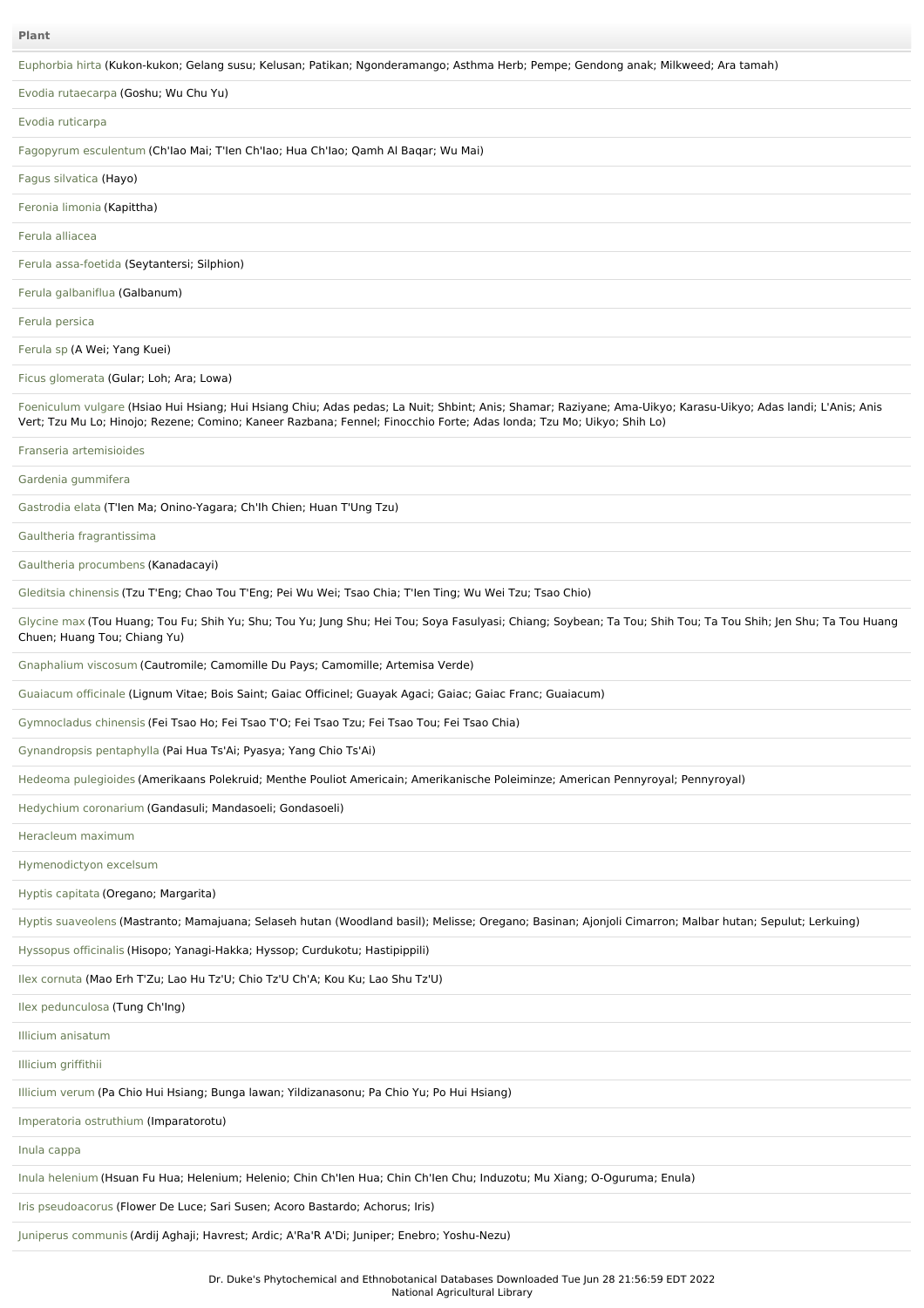[Juniperus](file:///phytochem/ethnoPlants/show/2207) sp (Chiang Po Chiu; Juniper)

Jussiaea [suffruticosa](file:///phytochem/ethnoPlants/show/687) (Bujang samalam (Grown-up o'rni; Kalamenya; Lakom ayer (Water Vitis); Salah nyowo)

Justicia [gendarussa](file:///phytochem/ethnoPlants/show/516) (Ch'In Chiao)

Justicia [procumbens](file:///phytochem/ethnoPlants/show/447) (Ch'Ih Yen Lao Mu Ts'Ao; Chio Chuang)

Kadsura [peltigera](file:///phytochem/ethnoPlants/show/5388)

[Kaempferia](file:///phytochem/ethnoPlants/show/67) galanga (Chengkur; Chekor; Shan Nai; Kenchur; Chekur jawa; Chekur; Chandra Mulika; Kumula; Shan Lai; Tekoer; Katjiwer; San Nai)

[Kaempferia](file:///phytochem/ethnoPlants/show/4634) pundurata (Shu Yao; P'Eng O Mon; P'Eng O Shu)

Lablab [purpureus](file:///phytochem/ethnoPlants/show/517) (Pien Tou; Hyacinth Bean; Yen Li Tou; E Mei Tou)

[Lactuca](file:///phytochem/ethnoPlants/show/1484) sativa (Wo Chu; Tzu Chu; Lettuce; Chicoree Des Jardins; Laitue; Abu; Marul; Laitue Alimentaire; Khass; Wo Chu Tzu; Lechuga; Kahu; Laitue Pour Tisane)

[Lantana](file:///phytochem/ethnoPlants/show/70) camara (Z'Herbe A Plomb; Dona Anita; Tembelekan; Dar Mina; Sauge Des Montagnes; Dona Ana; Cariaquito Colorado; Herbe A Ronces; Dona Sanita; Bonbonnier; Mina Shajary; Dona Sanica; Lantana; Herbe A Plomb; Yalan Chay; Bonbongnin; Ptisoleil)

Laportea [crenulata](file:///phytochem/ethnoPlants/show/337)

[Laurus](file:///phytochem/ethnoPlants/show/4635) nobilis (Lauri Baca; Laurel; Defne; Gekkei-Zyu)

Lavandula [angustifolia](file:///phytochem/ethnoPlants/show/4636) (Lavanta)

[Lavandula](file:///phytochem/ethnoPlants/show/198) latifolia (Spikenard; Grande Lavande; Spike; Alfazema Brava; Alhucena; Alhucema; Spijk Lavendel; Spik Lavendel; Lavando Spigo; Lavande Aspic; Espliego)

[Lavandula](file:///phytochem/ethnoPlants/show/7296) officinalis

[Lavandula](file:///phytochem/ethnoPlants/show/691) stoechas (Stoechados; Cantueso; Karabas)

Lepidagathis [alopecuroidea](file:///phytochem/ethnoPlants/show/4637)

Lepidium [virginicum](file:///phytochem/ethnoPlants/show/4920) (Cresson Danois; Cresson Alenois; Mastuerzo; Cresson Savane)

Leucaena [leucocephala](file:///phytochem/ethnoPlants/show/4638) (Wild Tamarind; Koa Haole; Lino Criollo; Graines De Lin)

Leucas [stelligera](file:///phytochem/ethnoPlants/show/4639)

[Levisticum](file:///phytochem/ethnoPlants/show/200) officinale (Yabani Kereviz; Lubstickel; Lovage)

Liatris [spicata](file:///phytochem/ethnoPlants/show/4640) (Button Snakeroot)

Licaria [camara](file:///phytochem/ethnoPlants/show/4600)

Lilium [brownii](file:///phytochem/ethnoPlants/show/3965) (Pai Ho Kan; Yeh Pai Ho; Pai Ho; Chia Pai Ho; Hsien Pai Ho)

Lilium [tigrinum](file:///phytochem/ethnoPlants/show/1555) (Tekir Zambak; Chuen Tan)

[Limnophila](file:///phytochem/ethnoPlants/show/2215) aromatica (Sebueh; Beremi; Rumput jari (Finger grass))

[Limnophila](file:///phytochem/ethnoPlants/show/2216) indica

[Lindera](file:///phytochem/ethnoPlants/show/10060) glauca (Shan Hu Chiao)

Lindera [strychnifolia](file:///phytochem/ethnoPlants/show/448) (Wu Yao; Tendai-Uyaku)

Lippia [citriodora](file:///phytochem/ethnoPlants/show/408) (Lipia)

[Liquidambar](file:///phytochem/ethnoPlants/show/703) styraciflua (Amerikaanse Styrax; Amerikanischer Styraxbaum; Xochiocotzoquahuitl; Amberboom; American Styrax; Sweetgum Tree)

[Lophanthus](file:///phytochem/ethnoPlants/show/4477) rugosus (Ho Hsiang)

[Lophatherum](file:///phytochem/ethnoPlants/show/2369) gracile (Tan Chu; Rumput kelurut (Chancre grass); Sasa-Kusa)

Lotus [corniculatus](file:///phytochem/ethnoPlants/show/4641) (Birdsfoot Trefoil; Pai Mai Ken; Cuernecillo)

Luffa [aegyptiaca](file:///phytochem/ethnoPlants/show/1464) (Ssu Kua; Lifka; T'Ien Lo; Man Kua; Musu; Liane Torchon; Serviette Des Pauvres; Pu Kua; Leaf; T'Ien Ssu Kua; Torchon; Servilleta Del Pobre)

Luffa [cylindrica](file:///phytochem/ethnoPlants/show/4642) (Bestru; Ketola; Hetima; Pipengaille)

[Lupinus](file:///phytochem/ethnoPlants/show/1302) albus (Beyaz Acibakla; Lupino)

[Lycopodium](file:///phytochem/ethnoPlants/show/1722) cernuum (Rumput kenarus; L.; Sarang baganding; Daoen rairai; Paku serani (Portuguese fern); Rumput serani (Portuguese gras)

[Lycopodium](file:///phytochem/ethnoPlants/show/708) clavatum (Hikage-No-Kazura; Lycopode; Licopodio; Musco Clavato; Kurtpencesi)

Lysimachia [paridiformis](file:///phytochem/ethnoPlants/show/944)

[Macleaya](file:///phytochem/ethnoPlants/show/342) cordata (Takeni-Gusa)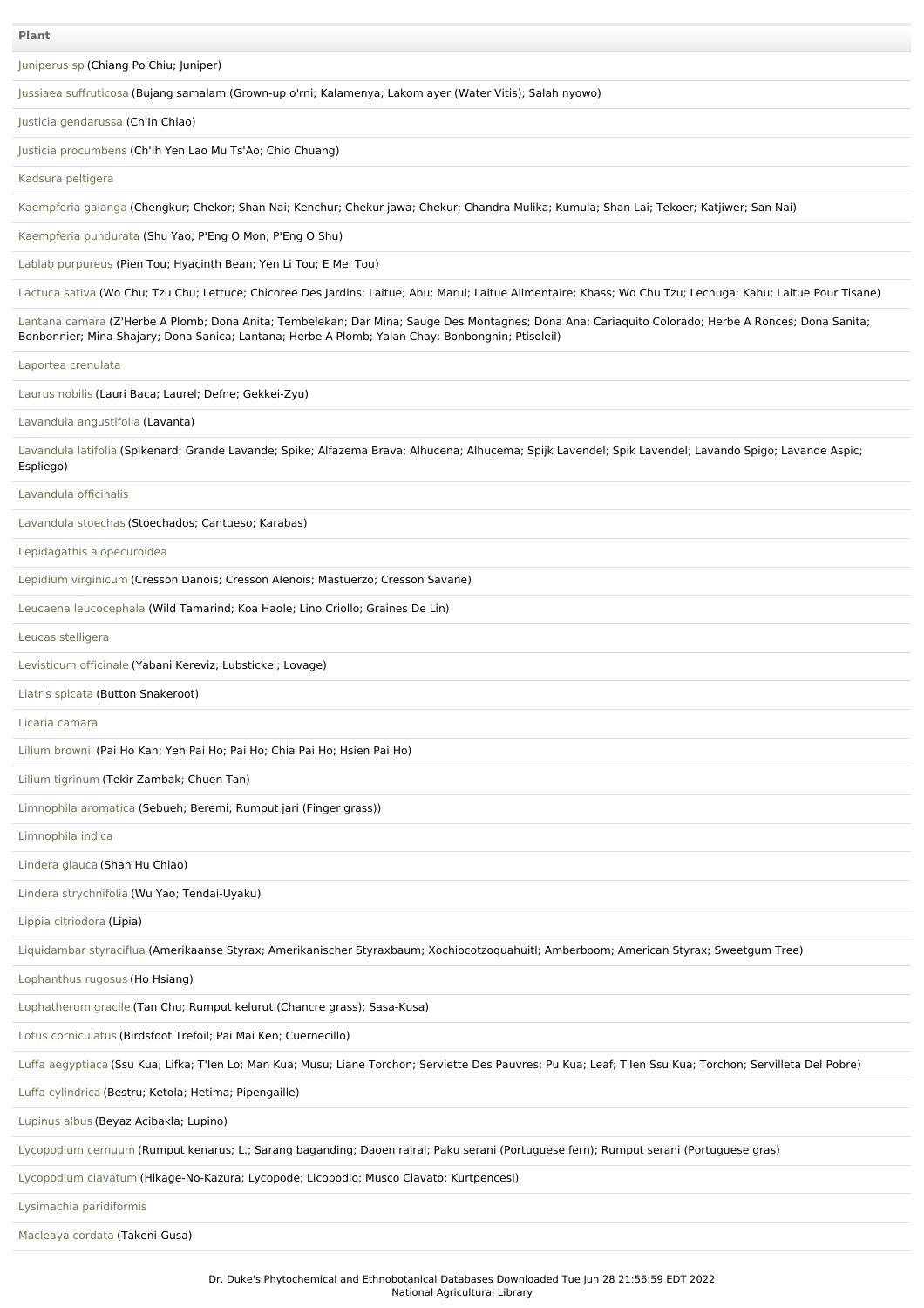Madhuca [butyracea](file:///phytochem/ethnoPlants/show/2561)

[Madhuca](file:///phytochem/ethnoPlants/show/3426) latifolia

[Madhuca](file:///phytochem/ethnoPlants/show/1022) longifolia (Mowra Butter)

Malus [sylvestris](file:///phytochem/ethnoPlants/show/2465) (Pomi; Pomme De France; Appleseed; Hua Hung; Manzano; Alma; Apple; Maschanzkerapfel; Manzana; Appelboom; Nai; Pommier; Tuffah; Pomme; Saio; Lai Ch'In; Pomme D'Arbre; Sufferjang; Malum; Lin Ch'In)

[Mammea](file:///phytochem/ethnoPlants/show/3099) longifolia

[Manfreda](file:///phytochem/ethnoPlants/show/4644) virginica

[Marrubium](file:///phytochem/ethnoPlants/show/1305) vulgare (Hoarhound; Marrubio; Qutainah; Itsinegiotu; Horehound; Hashishat Al Kalib; Niga-Hakka)

Matricaria [chamomilla](file:///phytochem/ethnoPlants/show/521) (Babunnej; Manzanilla; Papatya; Kami-Ture; Bayboon; Amerale; Manzanilla Dulce; Chamomile; Camomile)

[Matricaria](file:///phytochem/ethnoPlants/show/4645) discoidea (Kopf Kamille; Pineapple Weed)

Melaleuca [leucadendron](file:///phytochem/ethnoPlants/show/546) (Cajeput; Cajeput Tree; Kayu puteh (White wood); Cayeput; Kajeput; Gelam)

[Melilotus](file:///phytochem/ethnoPlants/show/1729) arvensis (Hsun Ts'Ao; Ling Ling Hsiang)

[Melilotus](file:///phytochem/ethnoPlants/show/1730) officinalis (Kokulu Yonca; Iklil El Malik; Yellow Sweetclover; Nifal; Mirliro; Seiyo-Ebira-Hagi; Meliloto; Hindigug)

Melissa [officinalis](file:///phytochem/ethnoPlants/show/715) (Hashishat Al Nahil; Common Balm; Kovanutu; Seiyo-Yama-Hakka; Lemonbalm; Tronjan; Toronjil; Cytria; Ogulotu)

Melothria [maderaspatana](file:///phytochem/ethnoPlants/show/4646)

Mentha [aquatica](file:///phytochem/ethnoPlants/show/3104) (Su Nanesi; Horsemint; Bergamot Mint)

Mentha [arvensis](file:///phytochem/ethnoPlants/show/414) (Fan Ho; Bo He; Betch Di Coq; Hakka; Po Ho)

[Mentha](file:///phytochem/ethnoPlants/show/4647) citrata

Mentha [crispata](file:///phytochem/ethnoPlants/show/4648) (Curly Mint; Kruizemunt; Krauseminze)

Mentha [longifolia](file:///phytochem/ethnoPlants/show/2222) (Yabani Nane; Na'Na'; Horsemint)

[Mentha](file:///phytochem/ethnoPlants/show/716) piperita (Menthe; Nane; Peppermint; Menta; Mentha Montana)

Mentha [pulegium](file:///phytochem/ethnoPlants/show/2223) (European Pennyroyal; Poleo; Yarpuz)

[Mentha](file:///phytochem/ethnoPlants/show/8002) sativa (Hierba Buena; Na'Na)

[Mentha](file:///phytochem/ethnoPlants/show/1970) spicata (Spearmint; Yerba Buena; Mint)

[Mentha](file:///phytochem/ethnoPlants/show/1465) viridis (Adi Nane; Midori-Hakka)

Meriandra [bengalensis](file:///phytochem/ethnoPlants/show/2102)

Meum [athamanticum](file:///phytochem/ethnoPlants/show/4571) (Afrika Egreltisi; Meo; Ayi Raziyanesi; Bearwort; Signel)

[Micromeria](file:///phytochem/ethnoPlants/show/4649) capitellata

[Mirabilis](file:///phytochem/ethnoPlants/show/347) jalapa (Four-O'Clock; Buenas Tardes; Jalap; Belle De Nuit Rose; Four O'Clock; Lala A'Bbas; Noche Buena; Dondiego De Noche; Belle De Nuit Blanche; Nodja; Kederat; Bunga pukul empat (4:00 flower; Geje Safa; Kembang pukul empat (4:00 flbd; Maravilla; Kembang pagi sore; Segerat; Gecesefase; Belle De Nuit; Ubat jerawat; Tzu Mo Li; Heft Reng; Gulabbas)

[Momordica](file:///phytochem/ethnoPlants/show/79) charantia (Pare; Peria laut; Sorossi; Sorci; Salsamino; Lai P'U T'Ao; Sorossies; Peria; Balsam Apple; Ejinrin; Balsampear; A'Jayib Al Maasi; Periok; Chin Li Chih; Kerela; Assorossie; Gule Khandan; Sorossie; Melao De Sao Caetano; K'U Kua)

[Monarda](file:///phytochem/ethnoPlants/show/2471) didyma (Oswego Tea; Scarlet Monarda; The D'Oswego; Bee Balm; Monarde Ecarlate; Monarde Tee; Pennsylvanische Thee; Scharlakenrode Monarde; Beebalm)

[Monarda](file:///phytochem/ethnoPlants/show/720) fistulosa (Horsemint; Yaguruma-Kakko)

[Monarda](file:///phytochem/ethnoPlants/show/4650) punctata (Spotted Bee Balm; Manarde Ponctuee; American Horsemint; American Horesmint; Spotted Beebalm; Monarda)

Mosla [grosseserrata](file:///phytochem/ethnoPlants/show/4651) (Ch'Ing Pai Su; Chi Ning; Ch'Ou Su)

Mosla [punctata](file:///phytochem/ethnoPlants/show/4867) (Shih Chi Ning)

Mukia [scabrella](file:///phytochem/ethnoPlants/show/2403)

[Murraya](file:///phytochem/ethnoPlants/show/1736) koenigii

Musa [paradisiaca](file:///phytochem/ethnoPlants/show/352) (Bananier; Moz; Rulo; Pan Chiao; Platano; Banane Grosse Botte; Bananeira De S Tome; Ya Chiao; Shui Chiao; Mei Jen Chiao; Cambur; Horse Banana; Kan Chiao; Niu Ju Chiao; Figue; Banane Corne; Tan P'Ing Chiao; Fo Shou Chiao; Plantain; Banana; Chi Tzu Chiao; Chiao Yu)

Myrica [esculenta](file:///phytochem/ethnoPlants/show/726)

[Myrica](file:///phytochem/ethnoPlants/show/2017) rubra (Chiu Tzu; Yang Mei)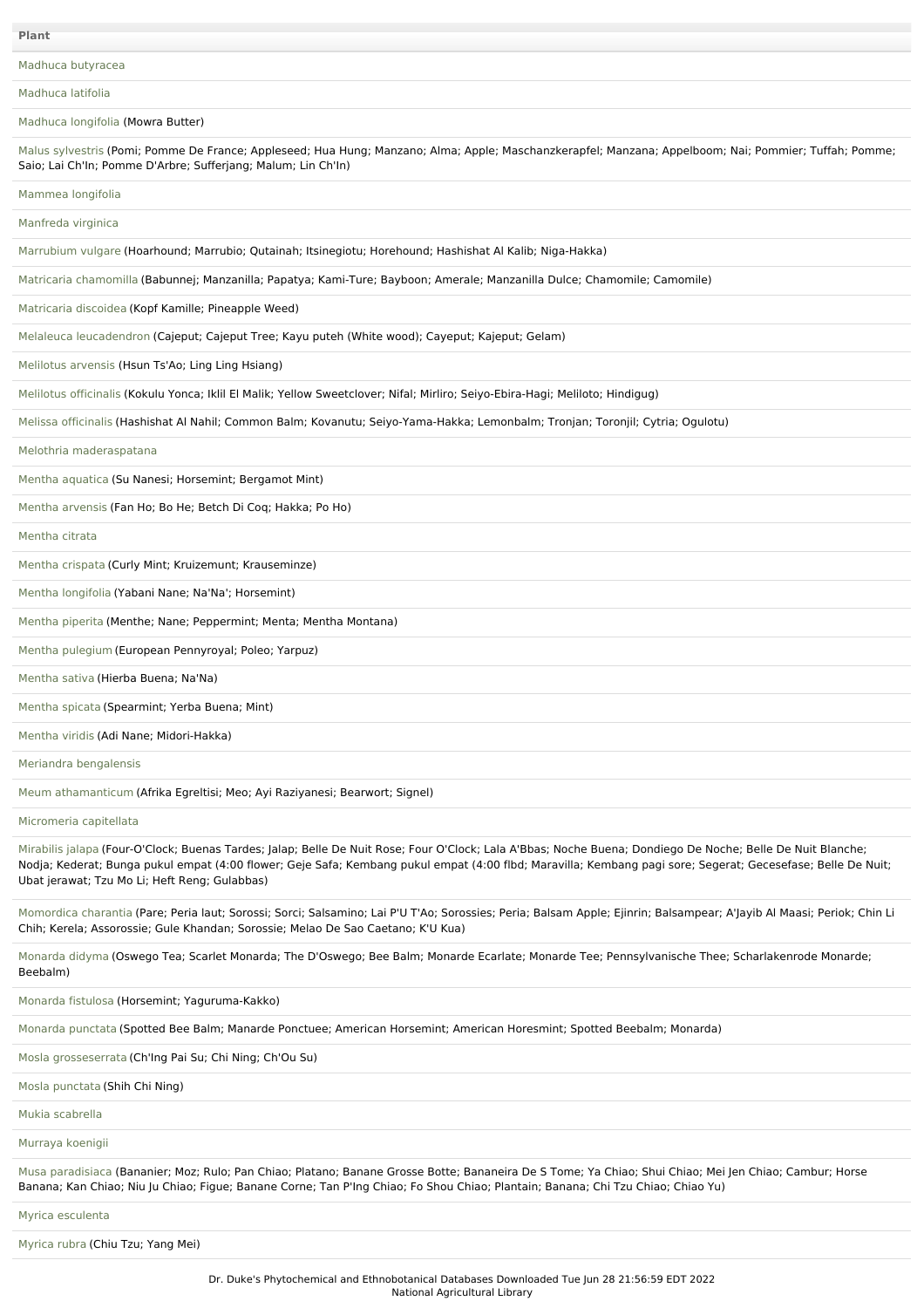| Myristica fragrans (Notenmuskaatboom; Noix De Muscade; Mace; Jou Kuo; Kembang pala diluar; Jou Kou Hua; Nuez Moscada; Muscade; Jou Tou Hua; Jou Tou K'Ou;<br>Kucuk Hindistancevizi Ag; Nux Moschata; Buah pala; Nutmeg)                   |
|-------------------------------------------------------------------------------------------------------------------------------------------------------------------------------------------------------------------------------------------|
| Myrrhis odorata (Finocchiella; Cerfeuil Musque; Holy Grass; Perifolio; Roomse Kervel; Myrrh; Spanische Sussdolde; Sweet Cicely; Spansk Korvel)                                                                                            |
| Myrtus communis (Ass; Yas; Murt; As; Arrayan; Lampsana; Mersin; Myrtle; Murtek)                                                                                                                                                           |
| Nardostachys jatamansi (K'U Mi Ch'E; Hint Sumbulu; Kan Sung Hsiang; Jatamansi; Mansi; Nard)                                                                                                                                               |
| Nepeta cataria (Nepeta; Nebeda; Yalanci Kediotu; Catnip; Inu-Hakka(Tikuma-Hakka))                                                                                                                                                         |
| Nephelium lappaceum (Rambutan; Tanggun; Shao Tzu)                                                                                                                                                                                         |
| Nigella damascena (Sam Corekotu; Git; Aranuela)                                                                                                                                                                                           |
| Nigella sativa (Black Cumin; Ajenuz; Habbat Soda; Cummin, Black; Corekotu)                                                                                                                                                                |
| Ocimum americanum (Basilic)                                                                                                                                                                                                               |
| Ocimum basilicum (Basil; Raihana; Basilic; Albahaca; Feslegen; Selasih; Raihan Al Malik; Lo Le; Selaseh; Me-Boki; Selaseh jantan; I Tzu Ts'Ao; Selaseh hitam;<br>Rainan; Chahchabram; Chiu Ts'Eng T'A; Basilicon; Hsiang Ts'Ai; Ai K'Ang) |
| Ocimum micranthum (Atiyayo; Albahaca)                                                                                                                                                                                                     |
| Oenanthe phellandrium (Su Raziyanesi; Finocchio; Fennel, Water; Felandrio)                                                                                                                                                                |
| Onosma echioides (Orcaneta Amarilla)                                                                                                                                                                                                      |
| Origanum dictamnus (Mangirotu; Dittany)                                                                                                                                                                                                   |
| Origanum hortensis (Sweet Majoram)                                                                                                                                                                                                        |
| Origanum majorana (Mayorana-So; Mayorana; Marjolaine; Origanium; Marjoram; Mercenkosk)                                                                                                                                                    |
| Origanum vulgare (Raihana Kiwilka; Marjoram,Wild; Marjolaine; Adi Mercankosk; Pot Marjoram; Raihan Jabaili; Oregano De Espana; Oregano)                                                                                                   |
| Osmorhiza claytoni                                                                                                                                                                                                                        |
| Osmorhiza longistylis                                                                                                                                                                                                                     |
| Paederia foetida (Akar sekentut; Nu Ch'Ing; Ch'Iao Piao; Kasembukan; Kesimbukan; Daun kentut)                                                                                                                                             |
| Paederia scandens                                                                                                                                                                                                                         |
| Panax pseudoginseng                                                                                                                                                                                                                       |
| Papaver somniferum (Adormidera; Chandu; Tengkoh; Madat; O Fang; Opium Poppy; Poppy,Opium; Hashas; Ya P'len; Adormidero; Kheshkhash Abu Al Noum; O<br>P'len; Opium; Poppy; Yu Mi; O Fu Jung; Gelinjik)                                     |
| Parabarium micranthus                                                                                                                                                                                                                     |
| Parthenium hysterophorus (Absynthe Batarde; Balai Amer; Absinthe Marron; Escoba De Puerco; Feuilles Bouton; Escobita Amarga; Baille Lame; Escoba Amarga;<br>Parthene Multifide; Yerba Amarga; Friega Platos)                              |
| Passiflora murucuja (Liane Calecon; Liane A Calecon; Calzoncillo)                                                                                                                                                                         |
| Pastinaca sativa (Chirivia; Parsnip, Wild; Persil Marron; Celeri Marron; Parsnip)                                                                                                                                                         |
| Pedicularis sceptrum (Lin Hao; O Hao)                                                                                                                                                                                                     |
| Perilla frutescens (Pai Su; Kuei Jen; Tsu Su)                                                                                                                                                                                             |
| Persea americana (Abokado; Avocado; Avocat; Perse Agaci; Aguacate; Avocatier; Zaboca; Paltas)                                                                                                                                             |
| Petroselinum crispum (Perejil; Maydanoz; Persil; Persil Vert; Parsley)                                                                                                                                                                    |
| Peucedanum decursivum (Tu Yao Ts'Ao; Ch'len Hu; Ch'lang Huo; Tu Huo)                                                                                                                                                                      |
| Peucedanum grande                                                                                                                                                                                                                         |
|                                                                                                                                                                                                                                           |

Peucedanum [pracruptorum](file:///phytochem/ethnoPlants/show/753)

[Phaseolus](file:///phytochem/ethnoPlants/show/1116) vulgaris (Pois Rouge; Haricots Verts; Bean; Great Bean; Fasulye; Judia)

Phyla [nodiflora](file:///phytochem/ethnoPlants/show/3806) (Fleur De Cigale; Fleur La Cigale; Yerba De Jicotea; Orozus; Orozus De Monte; Fleurs La Cigale)

Phyllanthus [epiphyllanthus](file:///phytochem/ethnoPlants/show/4656)

[Phyllanthus](file:///phytochem/ethnoPlants/show/958) niruri (Meniran; Turi hutan; Tamalaka; Derriere Dos; Quinina Criolla; Memeniran; Des Dos; Dukong anak (Child pick-a-back; Derriere-Dos; Rami buah; Feuilles La Fievre)

[Pimenta](file:///phytochem/ethnoPlants/show/1764) dioica (Nelkenpfeffer; Pimenta; Allspice; Yenibahar)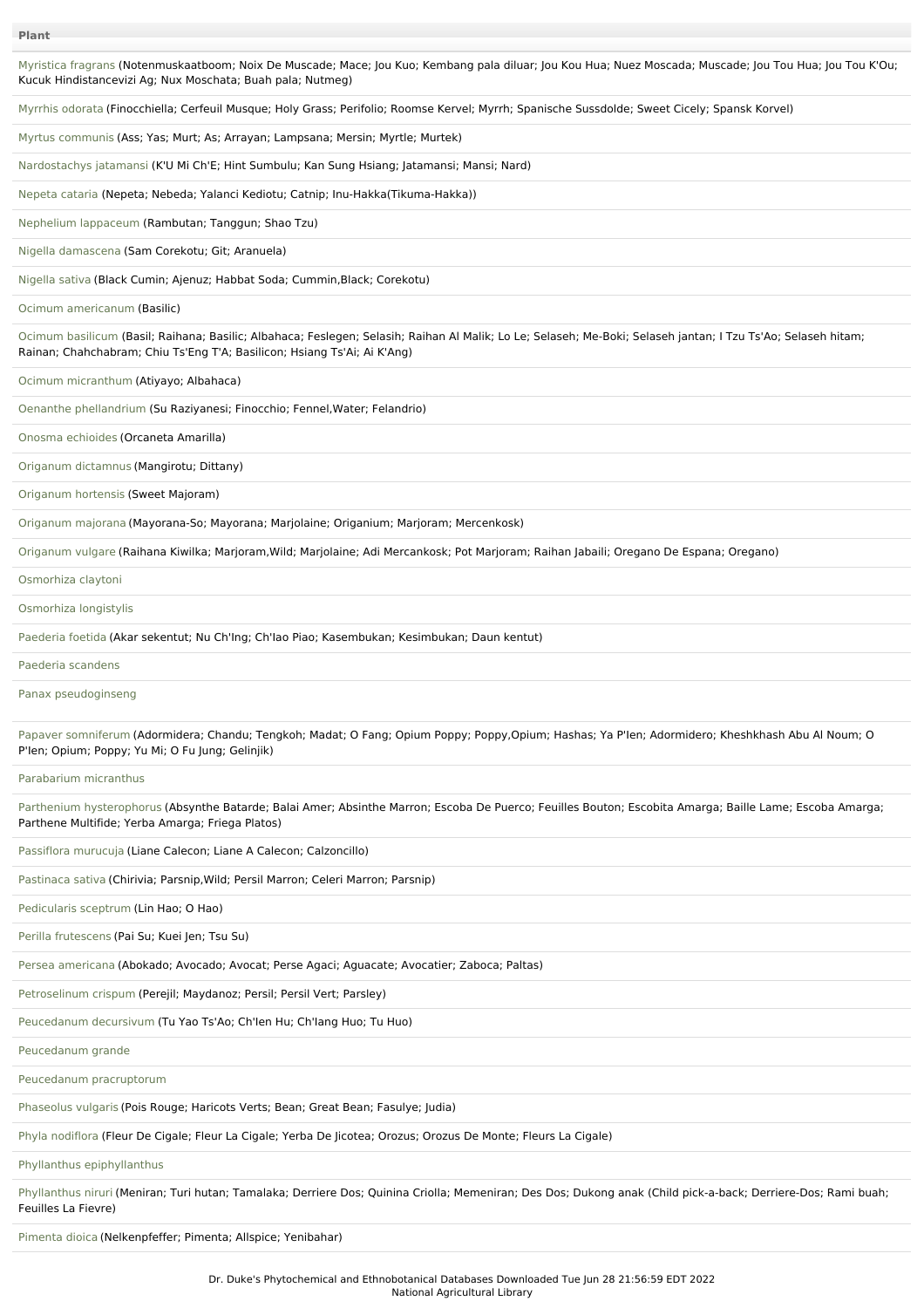Pimenta [officinalis](file:///phytochem/ethnoPlants/show/4657)

Pimenta [racemosa](file:///phytochem/ethnoPlants/show/755) (Bayrumtree; Cinnamon,Wild; Bois Bay Rhum)

[Pimpinella](file:///phytochem/ethnoPlants/show/1765) anisum (Anason; Anis; Huei Hsiang; Jintan mantis; Huai Hsiang; Raziyana; Anise; Pa Yueh Chu; Anisu; Anisun; Anasur)

Pimpinella [diversifolia](file:///phytochem/ethnoPlants/show/11389)

[Pimpinella](file:///phytochem/ethnoPlants/show/2130) saxifraga (Kucuk Pimpinella; Pimpinela Blanca; Black Caraway; Pinpinera; Burnet Saxifrage; Pate Di Gate)

Pinanga [dicksoni](file:///phytochem/ethnoPlants/show/4658)i (Kondapake)

Pinus [gerardiana](file:///phytochem/ethnoPlants/show/4659)

Pinus [palustris](file:///phytochem/ethnoPlants/show/2242) (Sarala; Longleaf Pine)

Pinus [roxburghii](file:///phytochem/ethnoPlants/show/3339) (Sarala)

[Pinus](file:///phytochem/ethnoPlants/show/1768) sp (Sung Chieh Chiu; Sung Huang; Sung Hsiang; Pine; Sung Yeh Chiu; Sung Hua; Sung Chieh)

Piper [amalago](file:///phytochem/ethnoPlants/show/2578) (Bois Noyaux; Feuilles Noyaux; Anis Des Bois; Anis Marron; Guayuyo; Anisette)

[Piper](file:///phytochem/ethnoPlants/show/1050) betel (T'U Pi Po; Chu Chiang; Sirih; Fu Ya T'U Lu T'Eng; Lu Yu; Tambul; Betel; Phlu)

[Piper](file:///phytochem/ethnoPlants/show/366) betle (Sirih; Sireh; Suruh; Kinma; Sibiroah; Bodeh)

Piper [borbonesnse](file:///phytochem/ethnoPlants/show/2246)

[Piper](file:///phytochem/ethnoPlants/show/2247) clusii

Piper [cubeba](file:///phytochem/ethnoPlants/show/2248) (Temekus; Kemekus; Chabai ekur; Cubeb; Temoekoes; Chabai berekur; Kubabe; Lada ekur)

Piper [guineense](file:///phytochem/ethnoPlants/show/458) (Ashanti Pepper)

Piper [longum](file:///phytochem/ethnoPlants/show/759) (Pi Po; Pepper,Long; Long Pepper; Pi P'O Mu; Uzun Biber)

Piper [marginatum](file:///phytochem/ethnoPlants/show/760)

Piper [medium](file:///phytochem/ethnoPlants/show/3587) (Bois Noyaux)

Piper [nigrum](file:///phytochem/ethnoPlants/show/214) (Kosho; Wei Fu Chic; Pepper,Black; Pepper; White Peppercorn; Hu Chiao; Lada puteh (White pepper); Lada sula (Decorticated pepper; Pfeffer; Maricha; Black Pepper; Karabiber; Lada hitam (Black pepper))

Piper [pedicellosum](file:///phytochem/ethnoPlants/show/2250)

Piper [retrofractum](file:///phytochem/ethnoPlants/show/2579) (Lada panjang (Long pepper); Vahl; Chabe sula; Chabean; Javanese Long Pepper; Chabai jawa (Java long pepper); Longpepper,Java; Chabe alas)

Piper [sumatranum](file:///phytochem/ethnoPlants/show/2251)

Piper [sylvaticum](file:///phytochem/ethnoPlants/show/11394)

Pistacia [integerrima](file:///phytochem/ethnoPlants/show/8643)

Pistacia [lentiscus](file:///phytochem/ethnoPlants/show/1468) (Mastich; Mastic; Lentisk; Pistache; Masticke; Mastix; Almaciga; Lentisco; Lentiscus; Mastic Resin; Sakiz Agaci; Schinos; Egyptian Mastich; Mastiche; Masticum)

Platycodon [grandiflorum](file:///phytochem/ethnoPlants/show/2642) (Chieh Keng; Kikyoo; Chieh K'Eng; K'U Chieh Keng; Lu T'Ou)

Pluchea [sagittalis](file:///phytochem/ethnoPlants/show/4660)

[Polanisia](file:///phytochem/ethnoPlants/show/536) viscosa

Pollia [japonica](file:///phytochem/ethnoPlants/show/4661) (Tu Heng; Tu Jo)

[Polygala](file:///phytochem/ethnoPlants/show/5420) japonica

[Polygonum](file:///phytochem/ethnoPlants/show/2683) hydropiper (Pimienta Acuatica; Yanagi-Tade; Smartweed; Pweve D'Ewe; Subiberi; Daun senahun)

[Polygonum](file:///phytochem/ethnoPlants/show/3869) orientale (Shui Hung Hua Zi; Oke-Tade; Hung Ts'Ao)

[Polygonum](file:///phytochem/ethnoPlants/show/3492) sp (Ch'Ih Liao; Hsiang Liao; Liao Chiu; Liao; Ch'Ing Liao)

[Poncirus](file:///phytochem/ethnoPlants/show/4662) trifoliata (Chih K'O; Chih)

Porophyllum [macrocephalum](file:///phytochem/ethnoPlants/show/971)

Prangos [pabularia](file:///phytochem/ethnoPlants/show/2258) (Prangosier; Hay Plant; Tibetanisches Heu; Komal; Avipriya; Badiankohi; Konal; Fiturasalium)

Premna [obtusifolia](file:///phytochem/ethnoPlants/show/3345)

[Prionosciadium](file:///phytochem/ethnoPlants/show/3711) mexicanum

[Prunella](file:///phytochem/ethnoPlants/show/374) vulgaris (Consuelda Menor; Xia Ku Cao; Consolida Minor; Hsia Ku Ts'Ao; Adi Erikotu; Healall; Selfheal; Sicklewort)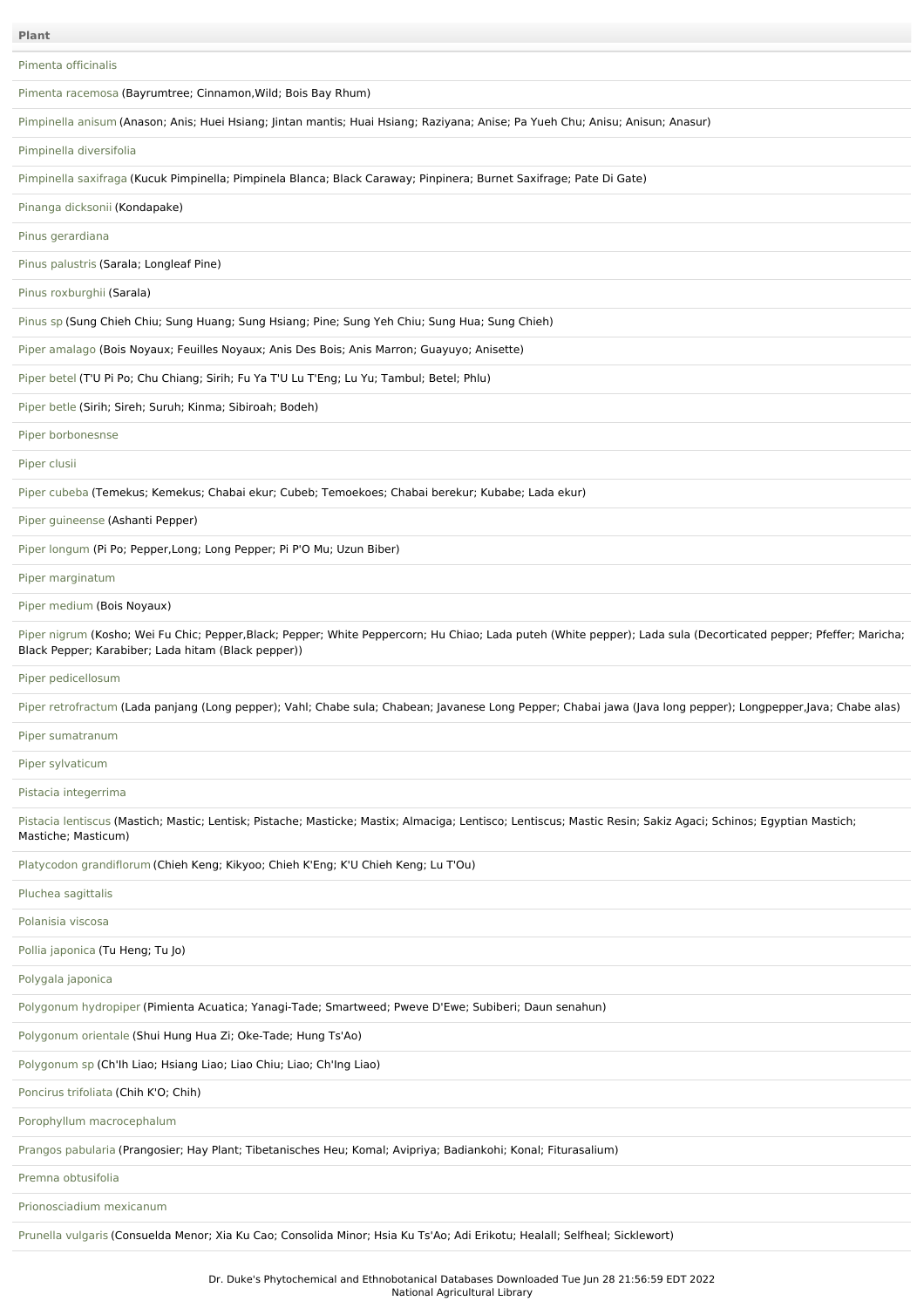| Plant                                                                                                                                                                                                      |
|------------------------------------------------------------------------------------------------------------------------------------------------------------------------------------------------------------|
| Prunus dulcis (Almendro; Pa Tan Hsing; Almond, Sweet; Almond, Bitter; Bitter Almond; Almendra; Tatlibadem Agaci)                                                                                           |
| Prunus mume (Mei; Pai Mei; Ume; Wu Mei; Ch'Ing Mei)                                                                                                                                                        |
| Pterocarya stenoptera (Chu; Chu Liu)                                                                                                                                                                       |
| Pupalia lappacea                                                                                                                                                                                           |
| Pycnostelma paniculatum                                                                                                                                                                                    |
| Quisqualis indica (Pokok setendai; Wedani; Shih Chun Tzu; Urdani; Rangoon Creeper; Dani (Speckled))                                                                                                        |
| Raphanus sativus (Kirmiziturp; Mulaka; Lo Po; Lai Fu; Daikon; Radish; Rabano; Radis; Karaturp; Radis Marron)                                                                                               |
| Retanilla ephedra                                                                                                                                                                                          |
| Rhododendron molle                                                                                                                                                                                         |
| Rhodomyrtus tomentosa (Keremunting; Kemunting)                                                                                                                                                             |
| Rivea corymbosa (Ololiuqui)                                                                                                                                                                                |
| Rosa damascena (Ward Juri; Damask Rose; Qunja Gul)                                                                                                                                                         |
| Rosa gallica (Gul; French Rose; Rose; Rosier Gallique)                                                                                                                                                     |
| Rosa laevigana                                                                                                                                                                                             |
| Rosa laevigata (Chin Ying Tsu; Naniwa-Ibara)                                                                                                                                                               |
| Rosa multiflora (Fo Chien Hsiao; Ying Shih; Ch'lang Mi; No-Ibara; Ch'lang Wei)                                                                                                                             |
| Rosmarinus officinalis (Mannen-Ro; Anthos; Rosemary; Biberiye; Romarin; Romero Comun; Romero)                                                                                                              |
| Rumex acetosa (Shan Tang Ti; Lapathus; Acedera; Vinagrella; Sorrel; Shan Ta Huang; Kuzukulagi; Sorrel, Garden; Suan Mo)                                                                                    |
| Rumex acutus (Lapato Acuto; Lampee; Dogue; Romaza Medicinel; Romaza; Sharp Pointed Dock; Lapasse Ague; Spitse Zuring; Patience Aigue)                                                                      |
| Rumex japonicus (Yang Ti; Yang Ti Ta Huang; Gisi-Gisi; Chin Ch'lao Mai; Niu She Ts'Ai; Yang Ti Gen; Tu Ts'Ai; Kuei Mu)                                                                                     |
| Rumex patientia (Rhubarb, Monk'S; Patience; Bahce Labadasi; Patience Vesiculeuse; Oseille D'Amerique; Pasiyince; Oseille)                                                                                  |
| Ruta graveolens (Ubat atal; Ruta; Bahce Sedefotu; Sadal; Aruda; Godong mungu; Yun Hsiang Ts'Ao; Rue; Henruda; Rue Fetide; Ruda)                                                                            |
| Salix nigra (Kara Sogut; Willow, Black; Black Willow)                                                                                                                                                      |
| Salvadora persica (Ark; Misvak; Chhota Pilu; Mustard Tree; Toothhbrush Tree)                                                                                                                               |
| Salvia officinalis (Sarubia; Sage; Salvia; Tibbi Adacayi)                                                                                                                                                  |
| Sambucus canadensis (American Elder; Amerikan Murveri; Elderberry; Elder)                                                                                                                                  |
| Sambucus racemosa (Hsu Ku Mu; Kirmizi Murver; Mu So T'lao; Chieh Ku Mu)                                                                                                                                    |
| Sandoricum koetjape                                                                                                                                                                                        |
| Santalum album (Chen T'An; Sandelhout; Haoe meni; Beyaz Santal; White Santal; White Sandal; Laki-laki; Chendana; Pai Chai T'An; White Sandalwood; T'An<br>Hsiang; Chan T'An; Chandana; Ai nitoe; Chandani) |
| Saprosma ternatum (Kesimbukan; Sekentut)                                                                                                                                                                   |
| Sassafras albidum (Sassafras; Sasafras)                                                                                                                                                                    |
| Satureja acinos (Spring Savory)                                                                                                                                                                            |
| Satureja hortensis (Geyikotu; Summer Savory; Ajedrea; Senyorida De Jardi)                                                                                                                                  |
| Satureja montana (Sariette; Ajedrea; Winter Savory)                                                                                                                                                        |
| Saussurea auriculata (Kuang Mu Hsiang; Costus)                                                                                                                                                             |
| Saussurea heteromalla                                                                                                                                                                                      |
| Saussurea lappa (Kust; Quang Mu Xiang; Costus; Mu Xiang; Patchak; Kushta)                                                                                                                                  |
| Schizophragma integrifolia                                                                                                                                                                                 |
| Scindapsus officinalis                                                                                                                                                                                     |
| Senecio palmatus (Wei Hsien)                                                                                                                                                                               |
| Serissa foetida (Ch'U Chieh Ts'Ao; Liu Yueh Ling)                                                                                                                                                          |
| Seseli diffusum                                                                                                                                                                                            |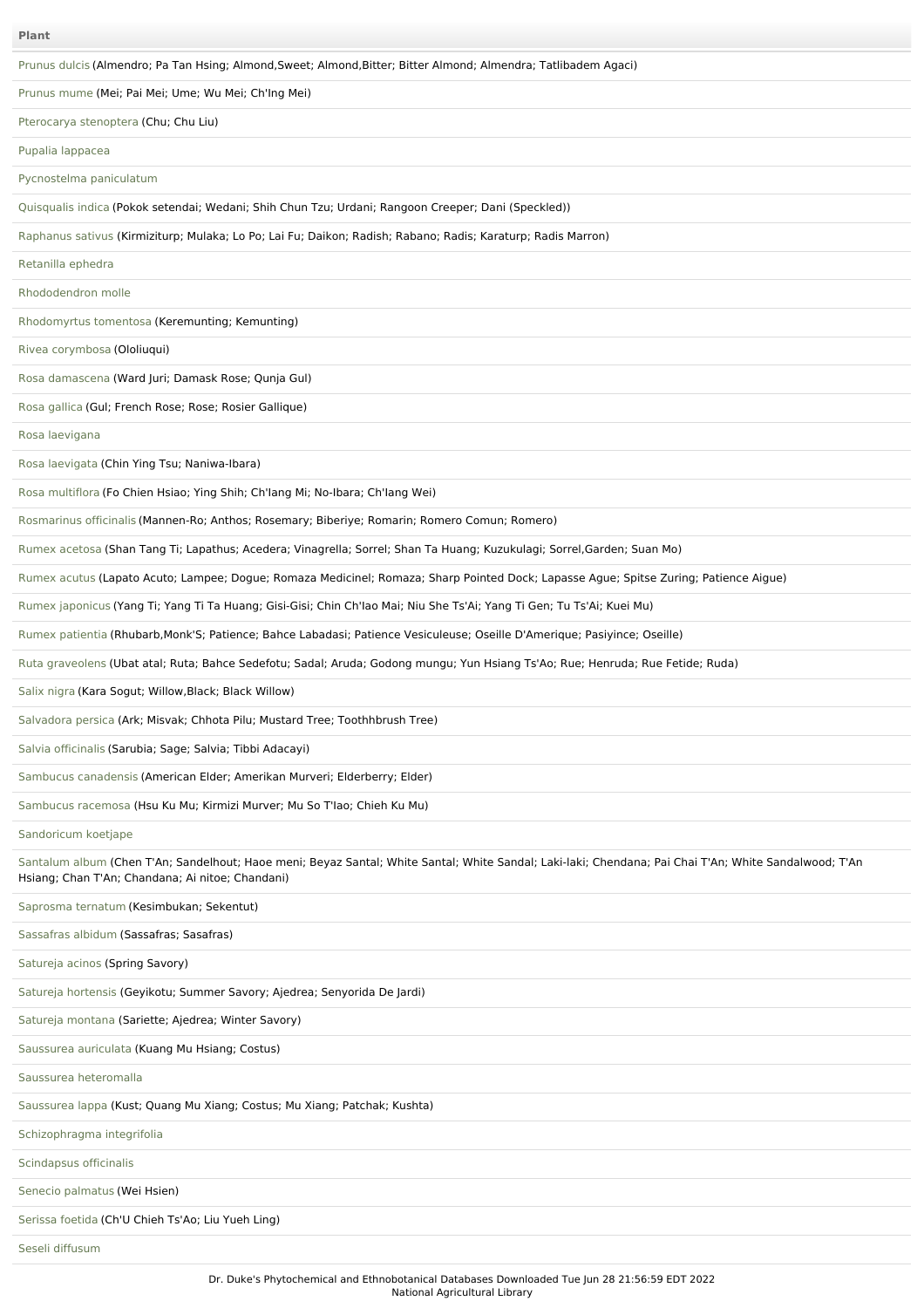Seseli [libanotis](file:///phytochem/ethnoPlants/show/4668) (Oba-No-Ibuki-Bohu; Hsieh Hao)

[Siegesbeckia](file:///phytochem/ethnoPlants/show/1106) orientalis (Herbe Divine; Chu Kao Mu; Holy Herb; Nien Hu Ts'Ai; Hu Kao; Si Tzian Tsao; Hsi Lien; Kou Kao)

### Siler [divaricatum](file:///phytochem/ethnoPlants/show/792) (Fang Feng)

#### Siler [trilobum](file:///phytochem/ethnoPlants/show/4669)

[Sinapis](file:///phytochem/ethnoPlants/show/2489) alba (Khardal; Hu Chieh; Mostaza Blanca; Guzark; Siro-Garasi; Beyaz Hardal)

# [Sinomenium](file:///phytochem/ethnoPlants/show/1815) acutum

[Smilax](file:///phytochem/ethnoPlants/show/1346) china (Ubat raja (Royal medicine); Chin Kang Ken; Zarzaparilla; Gadong china (China gadon); Kinawortel; Wang Kua Ts'Ao; Chinawurzel; Gadong saberang (Exotic gadong; China; Pa Ch'Ia; Ba Qia; T'Ieh Ling Chio; Saru-Tori-Ibara; China Root; Akar restong (Sore-nose med.); Sarsaparilla; Smilace; Squine; Chinaroot)

#### Smilax [nipponica](file:///phytochem/ethnoPlants/show/1427)

Solanum [aethiopicum](file:///phytochem/ethnoPlants/show/4670)

Solanum [melongena](file:///phytochem/ethnoPlants/show/389) (Berenjena; Melongene; Berengena; Terong manis (Sweet eggplant); Ch'Ieh; K'Un Lun Kua; Berengine; Beregene; Nasu; Terong ungu (Purple eggplant); Nasubi; Aubergine; Belinjele; Baingan; Lo Su; Ch'Ieh Ken; Terong hijau (Green eggplant); Berengene; Strychnos Kepaios; Enchong; Eggplant)

Solanum [surattense](file:///phytochem/ethnoPlants/show/1820)

Solidago [virgaurea](file:///phytochem/ethnoPlants/show/3222) (European Goldenrod)

Solidago [virgo-aurea](file:///phytochem/ethnoPlants/show/3686) (Liu Chi Nu Ts'Ao)

Solidago [virgoaurea](file:///phytochem/ethnoPlants/show/798) (Yahudiotu)

Sophora [flavescens](file:///phytochem/ethnoPlants/show/1167)

[Spinacia](file:///phytochem/ethnoPlants/show/3227) oleracea (Po Ssu Ts'Ao; Spinach; Ispinakh; Po Leng Ts'Ai; Po Ts'Ai; Ch'Ih Ken Ts'Ai; Spinagh; Espinaca; Ispanak; Epinard)

## [Spirodela](file:///phytochem/ethnoPlants/show/6312) polyrhiza (Uki-Kusa)

[Stachys](file:///phytochem/ethnoPlants/show/3229) aspera (Shui Su; Hsiang Su; Lung Nao Po Ho)

[Stellaria](file:///phytochem/ethnoPlants/show/3620) alsine

[Stemona](file:///phytochem/ethnoPlants/show/2349) tuberosa (Pai Pu; Ubi kemeli hutan; Pai Pu Chiu; Tama-Byakubu)

Stephania [hernandifolia](file:///phytochem/ethnoPlants/show/118) (Patha)

Styrax [benzoin](file:///phytochem/ethnoPlants/show/2276) (An Hsi Yu; Benzoin; Asilbent; Ch'U Pei Hsiang; Gum Benzoin; Shui An Hsi Hsiang; Ansokko-No-Ki; An Hsi Hsiang; Kemenyan)

Styrax [tonkinensis](file:///phytochem/ethnoPlants/show/2277)

Syzygium [aromaticum](file:///phytochem/ethnoPlants/show/1476) (Girofle; Karanfil; Cloves; Ting Tzu Hsiang; Chi She Hsiang; Mu Ting Hsiang; Clove; Ting Hsiang)

[Tagetes](file:///phytochem/ethnoPlants/show/1428) erecta (Souci; Chambergo; Clavel De Los Muertos; Big Marigold; Fleurs Souci)

[Tagetes](file:///phytochem/ethnoPlants/show/4671) filifolia

[Tagetes](file:///phytochem/ethnoPlants/show/2424) minuta (Chinchilla; Dwarf Marigold)

[Tagetes](file:///phytochem/ethnoPlants/show/3236) patula (Clavel De Los Muertos; Flewurs Souci; Copada; Gula Zard; Qadifah; Souci; Ja'Fari)

[Tamarindus](file:///phytochem/ethnoPlants/show/265) indica (Demirhindi; Asam kawak; Tamarindier; Tamarinde; Asam jawa; Tomale; Asem; Mandarin; Tamarin; Tama-Rindo; Tomarin; Wit asem; Asam jara; Tamarindo; Tamarind; Tomaring)

Tamarix [chinensis](file:///phytochem/ethnoPlants/show/1170) (Ch'Ui Ssu Liu; Ch'Eng Liu; San Ch'Un Liu; Tch'Eng Lieou; Ho Liu; Ch'Ui Liu; Ch'Ieh Ch'Eng)

[Tamarix](file:///phytochem/ethnoPlants/show/3240) sp (Ilgin; Tamarix)

[Taxodium](file:///phytochem/ethnoPlants/show/4485) distichum

Taxus [baccata](file:///phytochem/ethnoPlants/show/808) (Taxo; Porsuk Agaci; Seiyo-Itii; Talisa; Tejo; English Yew)

[Terminalia](file:///phytochem/ethnoPlants/show/2884) chebula (Abhaya; Myrobalan; Ho Li Le; Indian Myrobalan; Mirobalan)

Teucrium [scorodonia](file:///phytochem/ethnoPlants/show/1356) (Garlic Sage; Camendrio Selvatico; Wood Germander; Camedris; Escorodonia; Sage-Leaved Germander; Mountain Sage; Salva Bastarda; Germandree Sauvage; Wood Sage; Waldgamander; Wilde Salie)

Thymus [kotschyanus](file:///phytochem/ethnoPlants/show/5445) (Jatar; Zatar)

Thymus [quinquecostatus](file:///phytochem/ethnoPlants/show/4672) (Ibuki-Zyako-So)

Thymus [serpyllum](file:///phytochem/ethnoPlants/show/2280) (Yabani Kekik; Creeping Thyme; Serpol; Thyme,Wild)

[Thymus](file:///phytochem/ethnoPlants/show/2281) vulgaris (Pile; Kekik; Tomillo; Thym Grandes Feuilles; Common Thyme; Thyme; Du Thym; Zombi Nan Bois; Tati-Zyako-So)

[Toddalia](file:///phytochem/ethnoPlants/show/4673) aculeata (Wild Orange; Arbre De Lopez; Lopez Tree; Lopezbaum; Kaka Toddali)